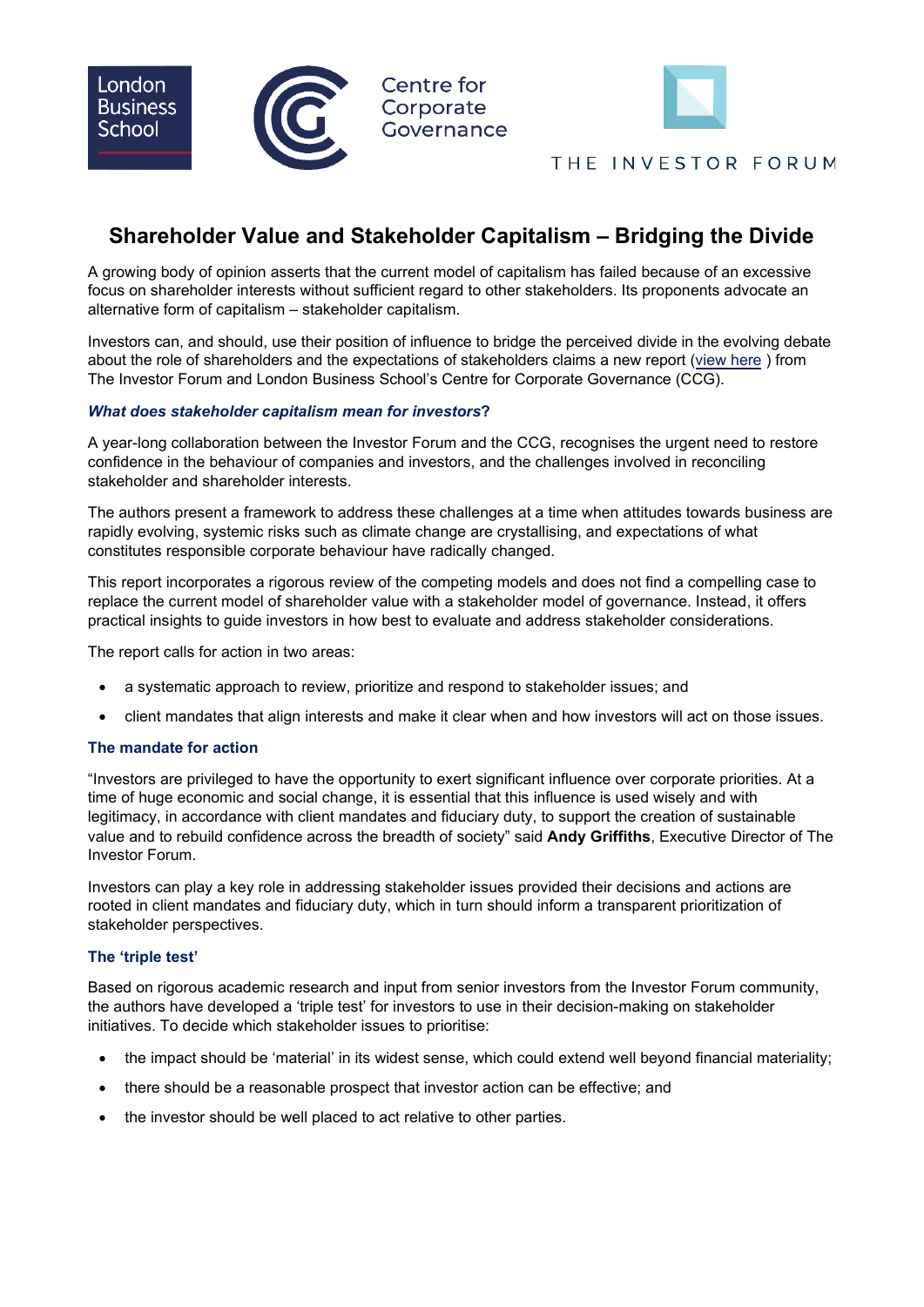"Just because investors can act on an issue does not mean that they should. Investors may not have a client mandate to do so, or some other parties may be much better placed to have an effective impact" said Dr **Tom Gosling**, Executive Fellow of the CCG.

The report provides detailed frameworks to help shareholders prioritise stakeholder issues, taking into account the impact a company has on a stakeholder as well as the impact of a stakeholder on a company.

The authors counsel that investors need to be rigorous and evidence-based in how they apply the frameworks laid out in the report. There is an ever-present risk of being seen to over-reach into the political realm or of pursuing social goals that conflict with the investor's fiduciary duty to clients.

"Everybody wants their issue to be promoted. But one person's essential priority is another person's fundamental error" warned Dr. Gosling on the need for investors to objectively assess the issues they are presented with.

## **Conclusion**

The report concludes that the investor community has a legitimate role in addressing stakeholder issues, both within individual companies and when dealing with market-wide, systemic risk. However, investors need to be extremely clear on their mandate for pursuing such issues and on the likely overall effectiveness of their actions.

"Establishing a foundation to address the challenges to the model of shareholder value is a major undertaking. But only on this foundation will investors have a sound basis for determining how they will reconcile responsiveness to stakeholder issues with adherence to fiduciary duty. And through that process create the circumstances for shareholder value to be recognised as part of the solution rather than part of the problem" said Mr. Griffiths.

#### **-Ends-**

*What does stakeholder capitalism mean for investors?* is published by The Investor Forum and London Business School's Centre for Corporate Governance (CCG) and can be downloaded [here.](https://www.investorforum.org.uk/wp-content/uploads/securepdfs/2022/05/Stakeholder_Capitalism-report.pdf)

#### **Media contacts:**

| <b>Investor Forum</b>               | Lansons                                      | <b>London Business School</b> |
|-------------------------------------|----------------------------------------------|-------------------------------|
| <b>Andy Griffiths</b>               | Tom Baldock / Tom Straker                    | <b>Christopher Moseley</b>    |
| andy.griffiths@investorforum.org.uk | tombaldock@lansons.com /<br>toms@lansons.com | cmoseley@london.edu           |
| 020 7611 2223                       | 07860 101715 / 07505 425961                  | 07511 577803                  |

#### **Notes to editors:**

#### **The Investor Forum**

- The Investor Forum is an independent, not for profit organisation founded in October 2014. At the end of 2021, 56 organisations are Members, including asset managers, insurance companies, pension funds, and endowments.
- Members have ~£24trn in Global assets under management, and £805bn invested in UK equities, which represents ~33% of the FTSE All-Share market cap.
- The purpose of the Investor Forum is to position stewardship at the heart of investment decision making by facilitating dialogue, creating long-term solutions and enhancing value.
- The Investor Forum has built a unique public record of 43 comprehensive collective engagements with the Boards of UK-listed companies since its inception, covering issues from succession and governance to the direction and execution of strategy.
- The executive team comprises senior investment professionals with international experience in portfolio manager, asset owner, governance, board positions and investment banking sales and research roles.